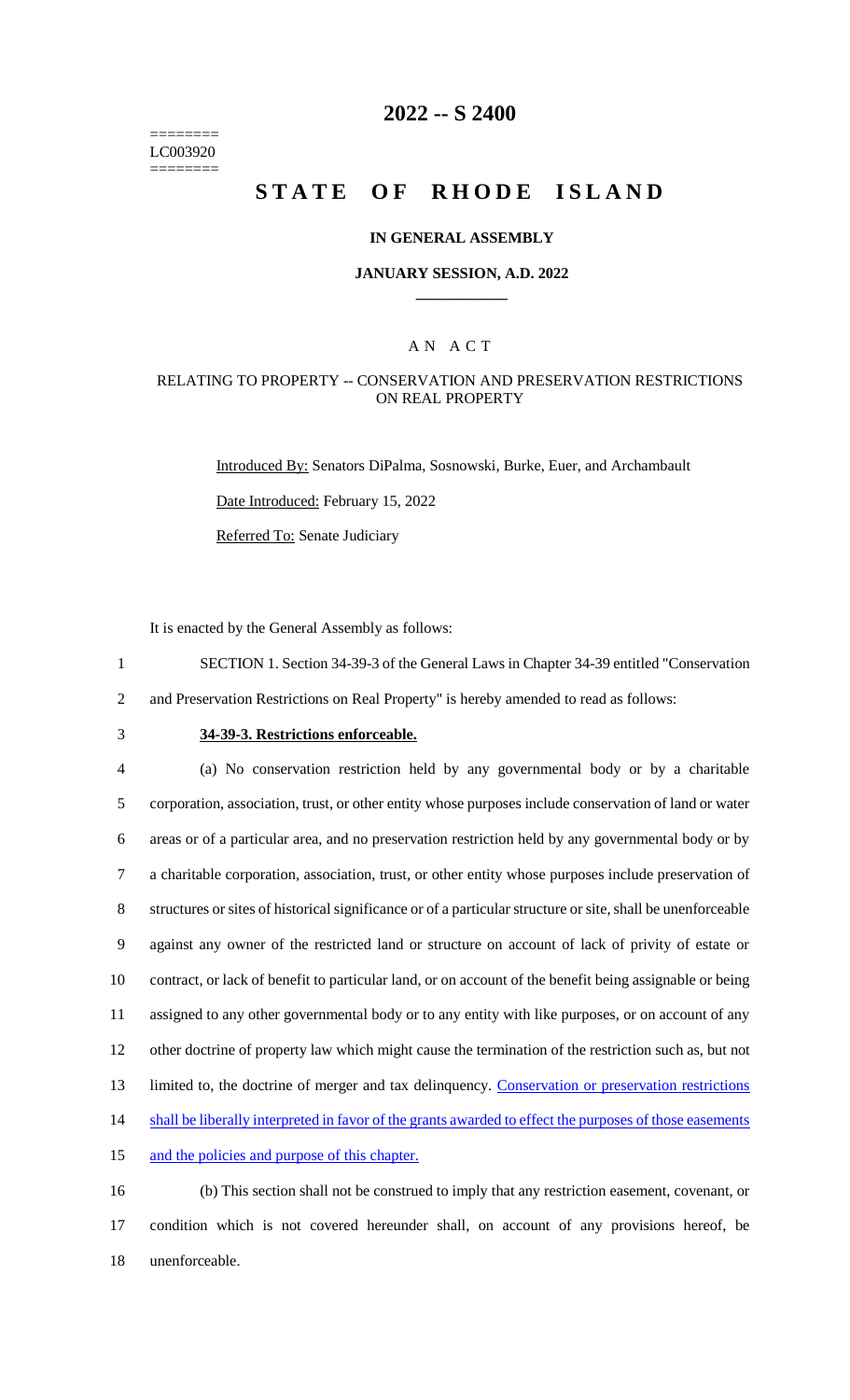- (c) The restrictions shall not be subject to the thirty year limitation on restrictive covenants
- provided in § 34-4-21.
- (d) The attorney general, pursuant to his or her inherent authority, may bring an action in the superior court to enforce the public interest in such restrictions.
- (e) The court in any judicial proceeding, or the decision maker in any arbitration or other alternative dispute resolution proceeding, in addition to any other relief ordered, may award the prevailing party, reasonable attorney's fees and costs incurred in the action or proceeding.
- (f) A court action affecting a conservation restriction held by a private land trust, as defined
- in § 42-17.1-2(28)(ii), may only be brought or intervened in by:
- (1) An owner of property interest in the real property burdened by the conservation restriction;
- (2) A holder of the conservation restriction;
- (3) A person having a third-party right of enforcement stated in the recorded conservation
- restriction; or
- (4) The attorney general as provided in subsection (d) of this section.
- SECTION 2. This act shall take effect upon passage.

======== LC003920 ========